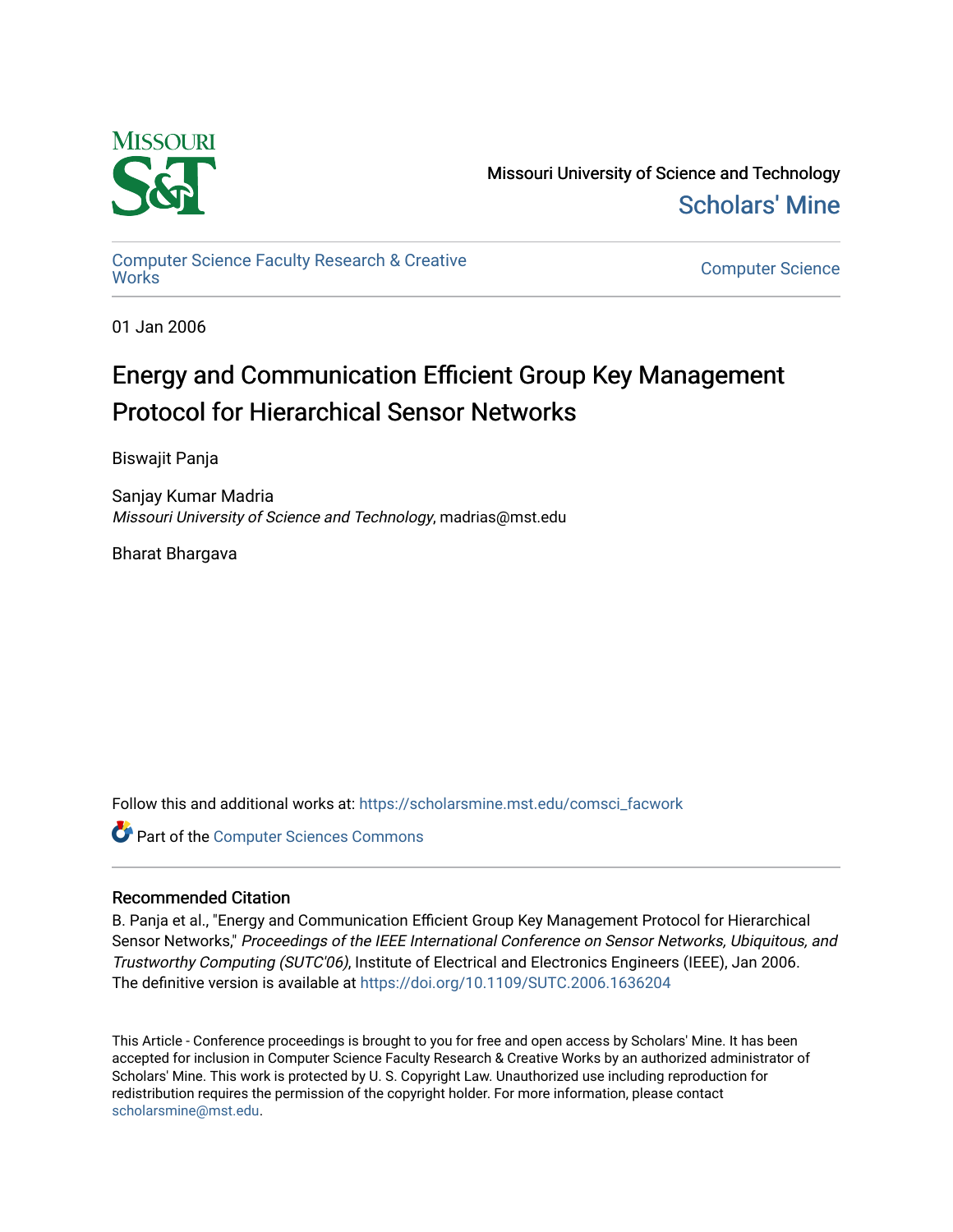# **Energy and Communication Efficient Group Key Management Protocol for Hierarchical Sensor Networks**

Biswajit Panja, Sanjay Kumar Madria Bharat Bhargava *Department of Computer Science University of Missouri-Rolla, Mo 65401 bptfc,madrias@umr.edu*

#### **Abstract**

*In this paper, we describe group key management protocosl for hierarchical sensor networks where instead of using pre-deployed keys, each sensor node generates a partial key dynamically using a function. The function takes partial keys of its children as input. The design of the protocol is motivated by the fact that traditional cryptographic techniques are impractical in sensor networks because of high energy and computational overheads. The group key management protocol supports the establishment of two types of group keys; one for the sensor nodes within a group, and the other in a group of cluster heads. The protocol handles freshness of the group key dynamically, and eliminates the involvement of a trusted third party (TTP). We have experimentally evaluated the time and energy consumption in broadcasting partial keys and group key under two sensor routing protocols (Tiny-AODV and Tiny-Diffusion) by varying the number of nodes and key sizes. The performance study provides the optimum number of partial keys needed for computing the group key to balance the available security and power consumption. The experimental study also concludes that the energy consumption in SPIN [9] increases rapidly as the number of group members increases in comparison to our protocol.* 

#### **1. Introduction**

Sensor networks [1] have become an important area of research because of their applications in military and disaster relief. The most limiting factors of a sensor node are its battery capacity and available memory. Thus, the energy and storage conservation are two important issues at the node level and at network level.

Security is one of the most important issues in distributed ad hoc sensor networks. For example, a wireless sensor network uses a radio frequency (RF) channel [10], which is not a secure channel. It is also difficult to prevent an adversary sensor node from compromising the security of sensor networks because

*Department of Computer Science Purdue University, West Lafayette, IN 47907 bb@cs.purdue.edu*

of untraceable sensor nodes and less physical protection [2,3,5]. To control information access in a hierarchical sensor environment, only authorized sensors should have the cryptographic keys by which they can decode the disseminated information. Thus, a group key management is required for such a hierarchical environment as it can implement different access control policies at each level and provide mechanisms for secure group communication by eliminating compromised nodes. In the traditional cryptographic techniques for security, every sensor node would need a {private, public} key pair which is impractical because of high energy consumption and scalability.

In this paper, we propose a group key management protocol using a hierarchical architecture consisting of different groups with a unique group key. Using this approach, multi-level security can be achieved to secure the group of sensors at different levels. There are two types of group keys: intra-cluster, and intercluster. The intra-cluster group key is used for encryption/decryption of messages inside a sensor network group, whereas the inter-cluster group key is used for groups of cluster heads.

The two most important advantages of dynamic partial keys over pre-deployed keys are that (1) sensor nodes need not store too many keys and (2) the dynamic key may not be compromised because it changes frequently. In our proposed scheme, every sensor node in a group generates a partial key dynamically, and used it for computing the group key in a bottom up fashion. Once the sensor network is deployed, it is organized in a hierarchical fashion. After that, a cluster head (leader) gets messages from all its group members to know their level and location in the sub-tree, and in response it sends a message. It also requests the leaf nodes (initiator) to compute their partial keys. In this protocol, the partial keys are computed using the function associated with each node which uses partial keys of their descendents as arguments. The key computation starts by leaf nodes generating random numbers as their partial keys, because they have no descendents. The cluster head computes the group key using an optimum number of partial keys. The decision for choosing the number of

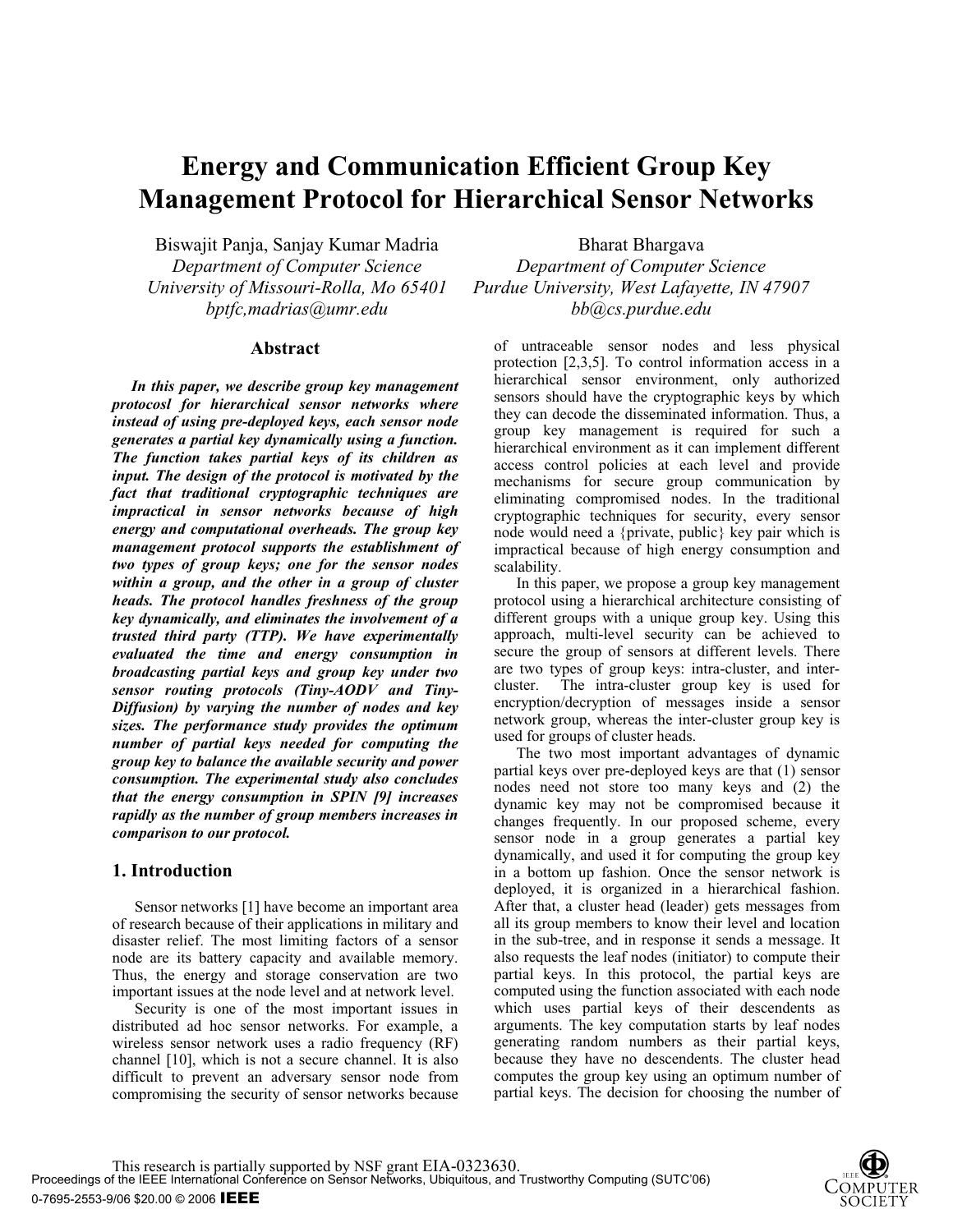partial keys to be used is based on the security and energy consumption.

In this paper, we modified the Tree Based Group Diffie-Hellman (TGDH) protocol [7] for group key management using a general tree structure. In addition, Diffie-Hellman protocol [9] is used for computing the group key. Using the modified TDGH, a new group key management scheme is presented. The experiments, with a sensor network environment created in NS-2 and TinyOS are performed using two sensor routing protocols (Tiny-AODV and Tiny-Diffusion) by varying nodes, key sizes and energy consumption. It is observed that Tiny-AODV is slower than Tiny-Diffusion in terms of broadcasting the partial keys and the group key. Also, the Tiny-AODV takes more time to re-establish a route and re-send the partial keys. The experiments for energy computation and delivery of partial keys helped in selecting the optimum partial key and group key sizes. It is observed that a 300-bits group key size would be reasonable considering memory and communication overheads. In experiments, the optimum (energy, security) group key size is 300 bits, which can be computed from 15 partial keys of 20 bits each. It is known that decrypting 300 bits group key needs  $2^{300}$  micro seconds, with the decryption rate of 1 bit per micro second [10].

We performed experiments to compute energy consumption and concluded that the protocol consumes very small amount of energy (approximately 0.245 joule) in the process of computing 15 partial keys, broadcasting them, computing and broadcasting the group key. The energy consumption is very small compared to the total available energy of 4,61700 joule (for 15 nodes with two batteries each having 15,390 joule per battery). The proposed protocol conserves energy and communication with respect to SPIN [6] and pre-deployed key protocol. To save communication cost and energy, re-keying of the group is done by the cluster head by sending a message to the sensor nodes, which contains information for adding or removing certain partial keys to generate the new group key. To guarantee that all the nodes in a group received the information, they send a reply (REP) message. If the cluster head does not get the REP from every node, it re-broadcasts the message.

# **2. Related work**

Kim et al. [7] proposed a group key agreement protocol called Tree Based Group Diffie-Hellman protocol [TGDH], which is based on the Diffie-Hellman key exchange. In this protocol, a distributed key agreement has been considered rather than a centralized group key agreement. Different group agreement protocols have been proposed. In centralized group key distribution, one key server generates keys and distributes them to the group, while in decentralized approaches the key is computed dynamically. The basic requirements for group key agreement protocols [1, 5] are key freshness, group key secrecy (forward and backward) and key independence.

In SPIN [6] two security concepts are used: SNEP (Secure network encryption protocol) and micro TESLA (Time, efficient, streaming, loss-tolerant authentication protocol). The advantages of SNEP are low communication overhead and semantic security. A DES-CBC chaining algorithm is used to maintain data confidentiality in SPIN, and a MAC is used to keep messages unaltered. A special counter is used to maintain the sequence of messages. The counter value will never be the same, so the encrypted message is different for the same data. The disadvantages of SPIN are that (1) it is based on one-to-one communication but nodes in sensor networks work in groups and (2) it does not consider the security in hierarchical structure and clustering which are important for sensor network applications such as in military.

Eschenauer et al [4] presented a key management scheme which has selective distribution and revocation of keys in sensor nodes. Their scheme is based on the probabilistic distribution of the key, which guarantees that two neighboring nodes will have at least one common key in their key ring. This key is used by the neighboring nodes to encrypt/decrypt messages. The disadvantage of this approach is that, pre-deployed keys are comparatively easy to forge than a dynamic key. Also, each node needs more memory to store many keys, and therefore, it is impractical

# **3. Hierarchical sensor network model**

In this section, the architecture of a hierarchical sensor network with multiple levels consisting of sensor nodes, cluster heads, and relay nodes is described. There are two types of sensor groups; one is a group of sensor nodes lead by a cluster head, and the other is a group of cluster heads with one cluster head as head of that group. Figure 1 shows the architecture. In this model, each sensor group collects data from a particular geographical area and sends the data to the nearest sensor nodes. If the neighboring nodes are relay nodes, they forward those data using the appropriate routing path. Finally, the cluster head aggregates the data and forwards that to its upper level cluster head.

Three different types of identifications are used in this model: a unique identification (ID) for each sensor node, each cluster head and each group of clusters. The assignments of the IDs are done in the following ways:

- The IDs of sensor nodes are given by the cluster head of that particular group.
- The IDs of cluster heads are given by the Head of Cluster Heads [HCH] of a particular geographical area. HCH is the cluster head, which is responsible for leading the group of cluster heads.

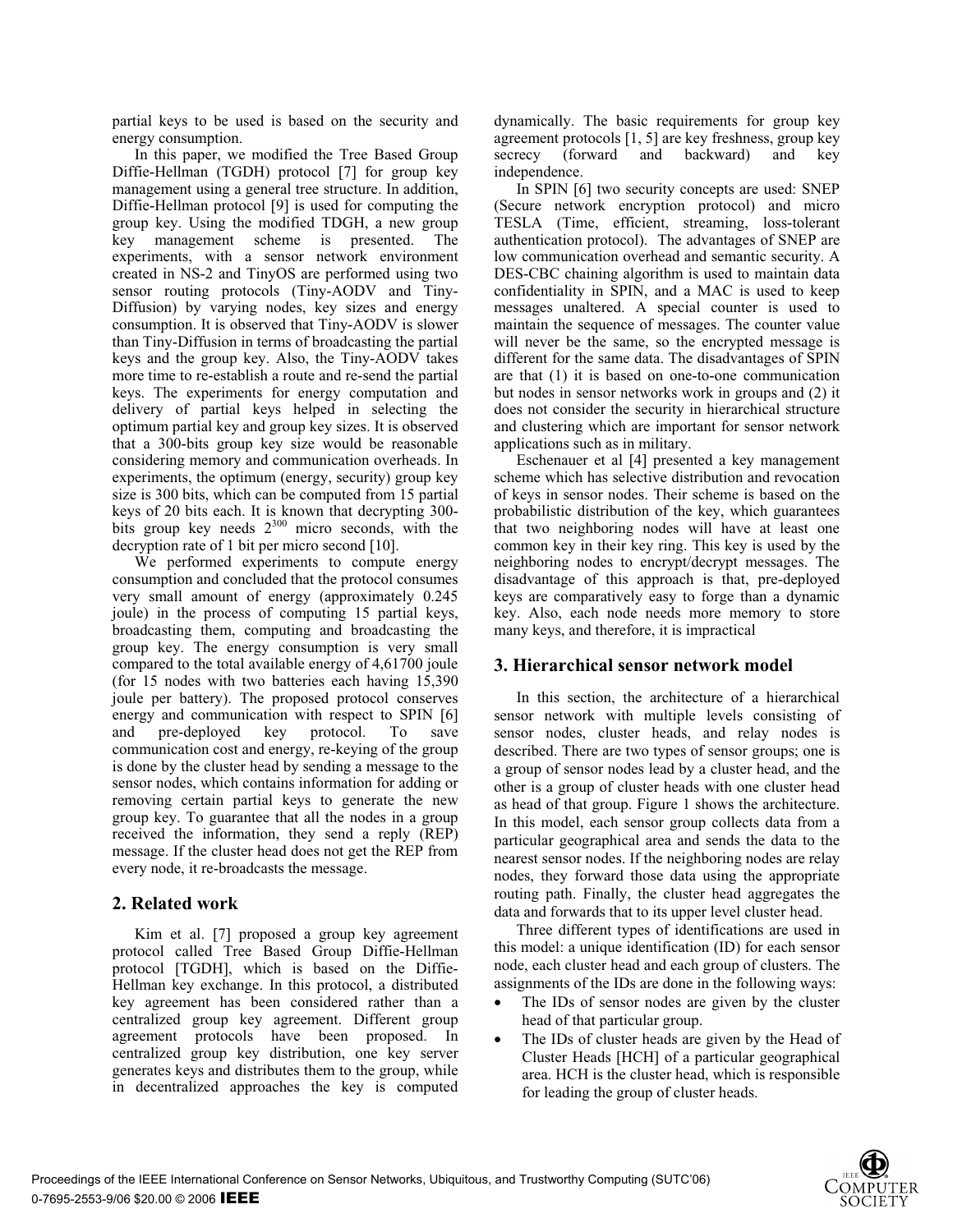Also, the IDs of the group of sensor nodes are given by HCH.



**Figure 1. Hierarchical architecture**

# **4. Partial key computation**

In this section, we describe the scheme for computing the partial key in each sensor node. We assume that after the organization, the cluster head of each group knows the position  $(Pos)$  (level in the sub-tree) of its group members. It send a message  $Msg(Pos/<sub>l</sub><sub>v></sub>)$  to let them know their position. Next, the cluster head sends a message *(Rep<sub><init,node*>) to the leaf</sub> nodes to compute the partial keys. The function *f(partial key of child1, partial key of child2)* is used to compute the partial keys in each node. As the leaf nodes do not have any decedents, they generate random numbers as their partial keys. Then, it uses a simple approach to compute the partial keys of nonleaf nodes. The parents of the leaf nodes compute their partial keys using a function *f()*. The function is  $f(k_1, k_2) = \alpha^{k_1 \oplus k_2} \mod p$ , where p is the prime number,  $\alpha$  is the primitive root of *P* and  $k_1$ ,  $k_2$  are keys  $(k_1, k_2 \leq p)$ . The arguments of the function are the partial keys of their children. Using a bottom up approach, all non-leaf sensor nodes can compute their partial keys.

If the tree is binary, then the function for computing the partial key *K* is  $f(K_{\le l+1, 2\nu>} K_{\le l+1, 2\nu+l>}$ , where  $l$  is the level in the tree and  $v$  is the position of the node from left. For example in Figure 2, to compute the  $K_{<2, 0>}$  we need the function  $f(K_{<3, 0}>K_{<3, 0})$ *1> ).* The computation of *K<2, 1>* is not possible using  $f(K_{\leq 3, 2} > K_{\leq 3, 3} > 1)$  as children now have different parents. If the function  $f(K_{\leq l+1, 2\nu+1>}$   $K_{\leq l+1, 2\nu+2>}$  is used then we are able to compute  $K_{\leq 2}$ ,  $\sum_{i=1}^{\infty}$ . From this we observe that the levels *l* do not change, but the position *v* changes depending on the number of children. In a non-binary tree, the algorithm needs to count the siblings in the left part of the sub-tree for calculating a key for the parent node. It then computes m where *m = siblings - 2* so the function would be  $f(K_{\leq l+1, 2\nu+m>}$  $K_{\leq l+1, 2\nu+1+m>}$ ).



The advantage of this function is that it is difficult to decode. When the nodes know the function  $(f(k_1, k_2) = \alpha^{k_1 \oplus k_2} \text{ mod } p)$  then they do not need to analyze the known function. The complexity of the protocol is *O(logn+mn),* because the partial keys and the group key are computed in a tree structure. For *n* nodes, it takes *O(logn)* time, and computing the *m* partial keys from n nodes takes *O(mn)* time.

A one time symmetric key is used for generation and verification of the MAC first time. This key is also used for encryption/decryption of partial keys, intermediate keys and group key. Once the group key is computed, the symmetric key is discarded. Figure 3 provides the algorithm for computing the partial keys in a tree which is based on the position of the nodes in that group.

# *Algorithm: 1. if (tree is binary) then 2. { f (K<l+1, 2v> K<l+1, 2v+1>) } 3. else if (it is not binary), then 4. { f (K<l+1, 2v+m> K<l+1, 2v+1+m>) m = [ If there is sub-tree left side of node, left siblings – (number of sub-tree)x 2 – 2 ] } 5. if (no sub-tree in the left side of the node) then 6. { f (K<l+1, 2v> K<l+1, 2v+1>) } 7. else if (sub-tree is there in the left side of the node), then 8. { f (K<l+1, 2v+m> K<l+1, 2v+1+m>) }*

**Figure 3. Algorithm for dynamic partial key computation**

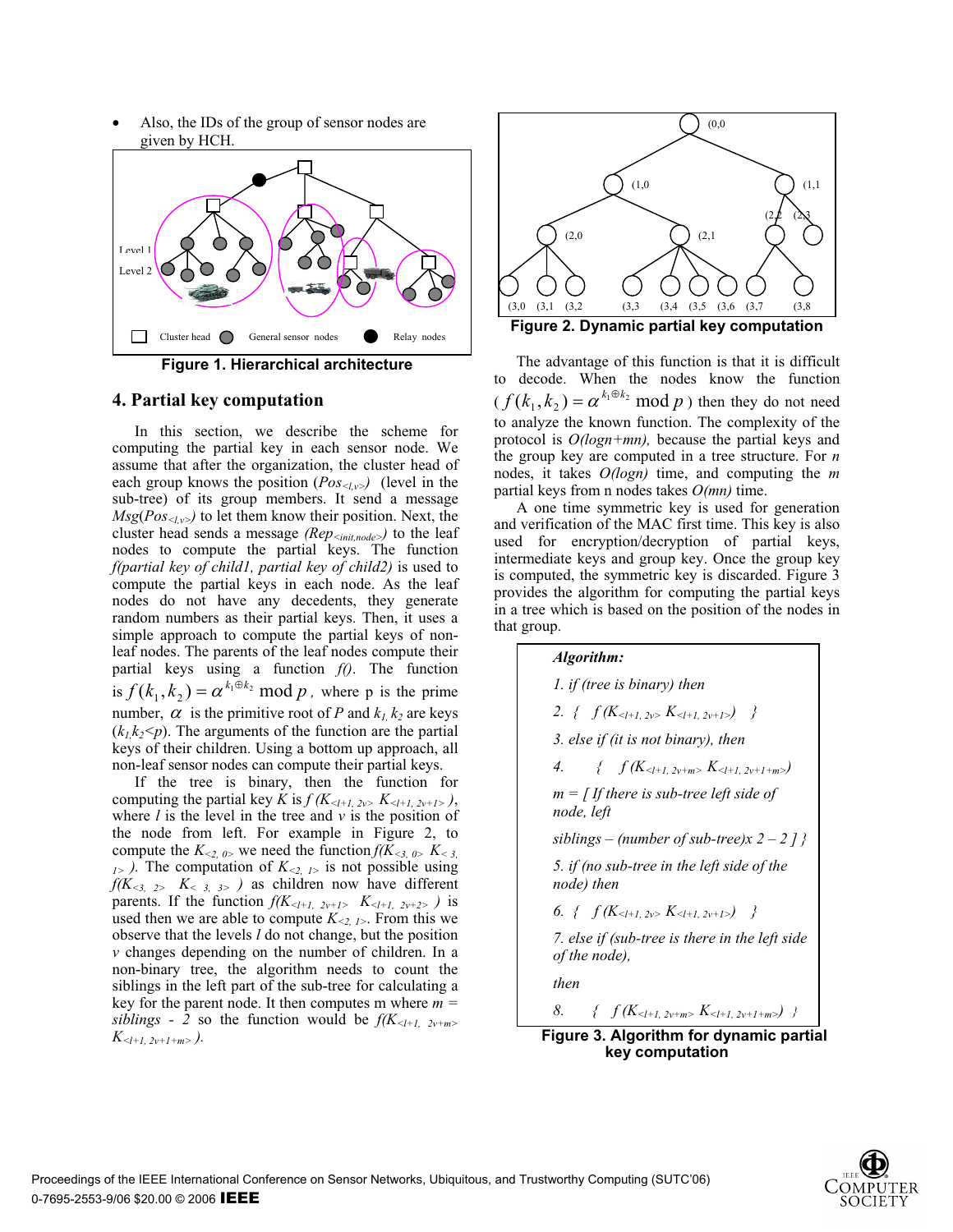# **5. Group key computation**

We have used the multi-party Diffie-Hellman and TGDH protocol [7] to propose a new group key computation method for sensor networks. To accomplish this proposition, the leaf nodes work as the initiators and the cluster head as the leader. Starting from the initiator sensor nodes, every sensor node contributes its partial key for computing the group key. The leader node accumulates all partial keys for computation of the group key. This is a bottom up approach, as partial keys are accumulated from leaf nodes to the parent nodes. In the following subsection, we show the group key computation with and without using the blind factor. The blind factor is a unique number generated by a sensor node.

# **5.1 Group key computation without blind factor**

 We use the following approach for group key computation without the blind factor [1]. As the leaf nodes act as the initiators, they first broadcast their partial keys. The parent nodes of the leaf nodes get the partial keys and then add their own partial keys and rebroadcast it. As it is a bottom up approach, the cluster head will have all the partial keys, and it will compute the group key using its partial key contribution. After that, the cluster head broadcasts the group key.

Initially, a pre-deployed one time symmetric key is used to encrypt and decrypt the partial keys and the group key. There after, only the group key is used for this purpose. The identification of the nodes is attached with the encrypted partial keys. The sensor nodes check the identification before decrypting the partial keys, as the parent nodes only need the partial keys of their children. In this way, they can have early rejection of packets, which saves communication and computation overheads. The other group members cannot compute the group key because they cannot get the partial key of the cluster head, since it does not broadcast its partial key.

In Figure 4, the leaf nodes are *M1, M2, …, M9*. To start,  $M_1$  computes the partial key  $g^{SI}$  and broadcasts it. The parent node  $M_{10}$  gets the partial keys from  $M_1$  and other children. Here, *g* is a generator of the multiplicative group  $Z_P^*$  (i.e. the set  $\{1, 2... p-1\}$ , p is the prime) and *S1* is a randomly chosen secret number for member  $M_1$ . Likewise, member  $M_2$  computes  $g^{S2}$ and broadcasts it, and the parent *M10* gets the partial keys. In this way, member *M10* receives *gS1S2S3,* and raises the power by  $S_{10}$  to get the intermediate key  $(IK)$ . Here,  $g^{S10}$  is the partial key contribution of  $M_{10}$ .

In the following paragraphs, we discuss two types of group keys: the intra-cluster and the inter-cluster.

The intermediate keys in *M10*, *M11*, and *M12* are *IK1*   $= g^{SI S2 S3 S10}$ ,  $IK2 = g^{SI S5 S6 S11}$ , and  $IK3 = g^{SI S8 S9}$ *s* respectively. The intermediate keys are encrypted using a one time symmetric key, as explained earlier. The cluster head computes the group key *K*, using *IK1*, *IK2*, and *IK3* and its contribution *gs13.*

# *K = g S1 S2 S3 S10 S4 S5 S6 S11 S7 S8 S9 S12s13 [Intra-cluster group key]*

Then, it encrypts the group key using the symmetric key. The authentic nodes, which have the symmetric key, can decrypt the group key. The cluster head broadcasts the group key to its group members, so that every sensor node gets the group key. This group key is called the intra-cluster group key, and is used for encryption/decryption of messages inside the group of sensor nodes.



**Figure 4. Intra-Cluster key computation** 

For inter-cluster encryption/decryption a different group key is computed. The inter-cluster group key is not known to the general sensor nodes. Figure 5 shows the computation of the inter-cluster group key. The intermediate key in  $C_7$ ,  $C_8$ ,  $C_9$  are  $IKI_{inter} = g^{CIC7}$ ,  $IK2_{inter} = g^{C2CSC8}$ , and  $IK3_{inter} = g^{C4CSC6C9}$ 

The head of the cluster heads (HCH) computes the inter-cluster group key C using intermediate keys *IK1inter*, *IK2inter*, *IK3inter*, and its contribution *gc10*.

*C* = *g C1C7C2C3C8C4C5C6C9c10 [Inter-cluster group key]* 

The HCH broadcasts the inter-cluster group key to the cluster heads. The cluster heads use this group key for encryption/decryption of messages among the cluster heads.

#### **5.2. Group key computation using blind factor**

We can compute the group key using a blind factor. The advantage of using a blind factor is that an attacker will not be able to get the group key when the cluster head broadcasts the group key. In Figure 4, the intermediate keys are  $IK1 = g^{SI \dot{S}2 \dot{S}3 \dot{S}10}$ ,  $IK2 = g^{S4 \dot{S}5 \dot{S}6}$  $^{S11}$  and  $IK3 = g^{S7 S8 S9 S12}$ . After computation of *IK1*, *IK2*, and *IK3* the parent nodes  $M_{10}$ ,  $M_{11}$ ,  $M_{12}$  broadcast the intermediate keys. The children of  $M_{10}$ ,  $M_{11}$ , and *M12* are interested in those keys, as they need to

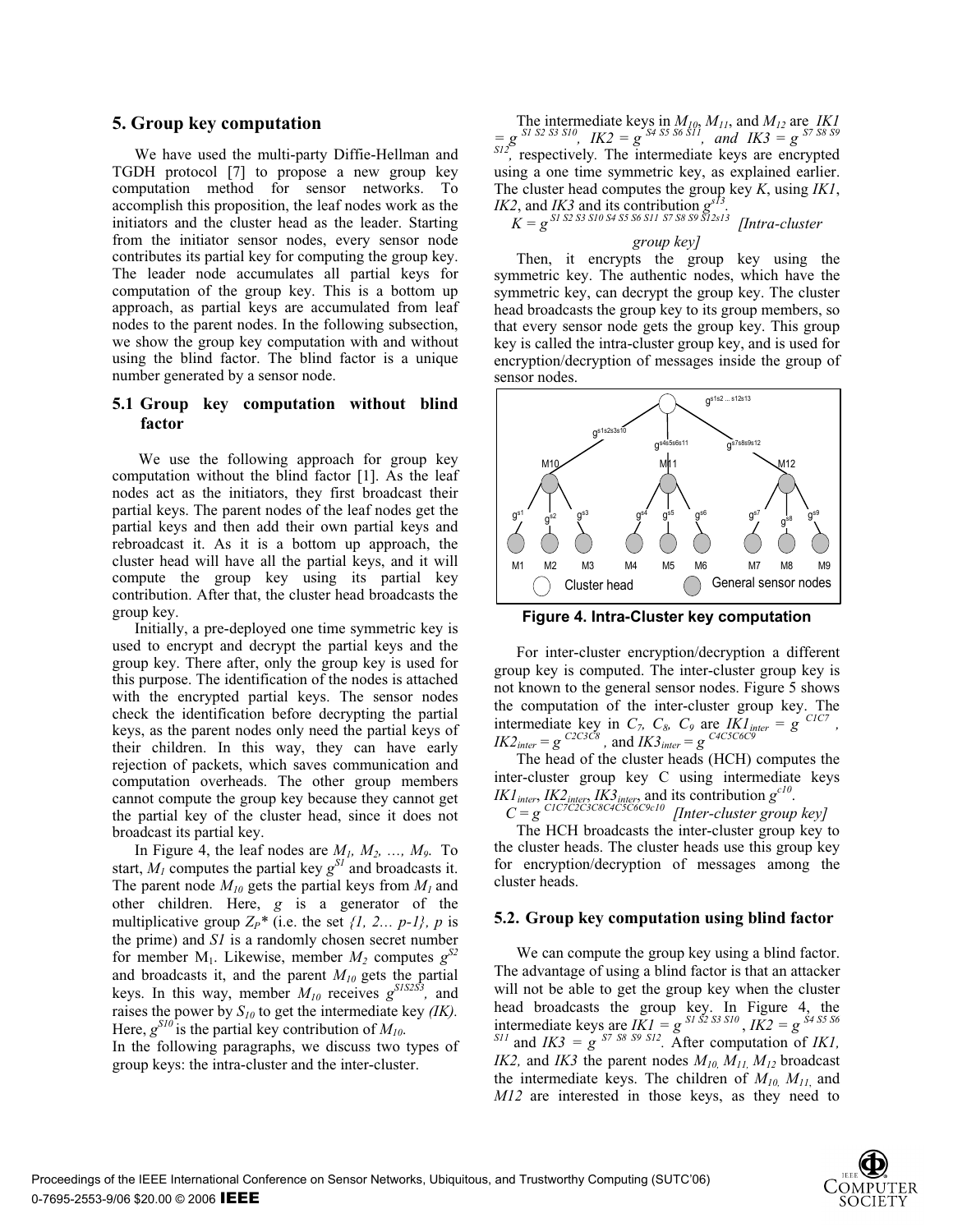remove their contribution from the *IK*. Then they insert a randomly chosen blind factor *B*. The keys, after inserting blind factor, are as follows.

*IKB1* =  $g^{BI \, S2 \, S3 \, S10}$ , *IKB2* =  $g^{SI \, B2 \, S3 \, S10}$ , and  $IKB9 = g^{STSSB} B9 S12$ . The cluster head gets the broadcasted keys *IKB1,…, IKB9*. The cluster head then computes the group key *K*, using *IKB1…IKB9* and its contribution *gs13*.

*K = g B1 S2 S3 S10 S4 S5 S6 S11 S7 S8 S9 S12s13* 

After the group key computation, the cluster head broadcasts the group key with blind factor. Now the authentic sensor node can recognize its blind factor. Each member remove its blind factor that it received from the cluster head. They reinsert their original contribution  $S_i$  ( $i = 1...n$ ) for getting the group key. The same method is used to compute the inter-cluster group key. A symmetric key is used for encryption and decryption of partial keys. The cluster head uses the same symmetric key for encryption of the group key.



**Figure 5. Inter-Cluster key computation**

### **5.3. Updating a group key**

Our key management protocol provides a scalable approach for updating group keys for large dynamic groups. Section 3 shows that large dynamic groups, rekeying the group on each membership change becomes unsustainable. One of the approaches to keep the key fresh is by re-keying the group at fixed intervals; this approach is computationally expensive as the partial keys and the group key will be computed again. Another approach for updating the key would be to send a message from the cluster head to its group members consists of instructions to remove or add a certain partial key from the group key in order to get the new group key. The group key *K,* which is described in Section 5.1 is:

*K = g S1 S2 S3 S10 S4 S5 S6 S11 S7 S8 S9 S12s13 [Old group key]*  For example, the cluster head sends an encrypted message to its group member for removing *S10* from their group key. The new group key *K* would be:

$$
K = g^{51 52 53 54 55 56 511 57 58 59 512 s13}
$$
 [New group key]

To guarantee that all the sensor nodes received the message to update the part of the group key, nodes send an acknowledgment *(ACK)* message to the cluster head. If the cluster head receives the reply *(REP)* from all the nodes, then it sends the next message that "the new group key is in effect now". If the cluster head does not receive the reply message *REP* from all its group members, then it resends (broadcast) the message until it can get a reply message or it can come to know events, such as a particular sensor node does not have battery power left for communication. To keep track of all the partial keys, the cluster head can use a primary index by sorting the IDs of its group member nodes.

# **5.4. Analysis: Energy and security level with respect to key size**

This subsection explains the analysis of balancing the energy consumption verses security level by choosing the appropriate key sizes in the proposed protocol.

#### *Notations:*

 $L_f$  Leaf level nodes in the hierarchy

- $L_{vt}$  Leaf level
- $K<sub>H</sub>$  Partial keys in the leaf nodes
- $P_k$  Pre-deployed key in the network, can be symmetric or asymmetric
- *K p* Parent key of the sub-tree
- *P<sub>n</sub>* Parent nodes of each sub-tree
- $L<sub>v</sub>$  Levels in the hierarchy as in figure 1
- *f ( )* Function with the partial keys of children as arguments<br> $E$  Energy consumption
	- Energy consumption (joule)
- *P<sub>total</sub>* Total energy in the network (joule)
- *Pconsumed* Consumed energy for group key computation
- *G* Group of sensors in the network
- $N_a$  Number of groups in the network
- *S* Size of key
- $L_n$  Number of levels in each group
- $C_n$  Number of partial keys considered for the group key
- *V* Battery voltage (volt)
- *C* Capacitance (farad)
- *f* Frequency (Hz)



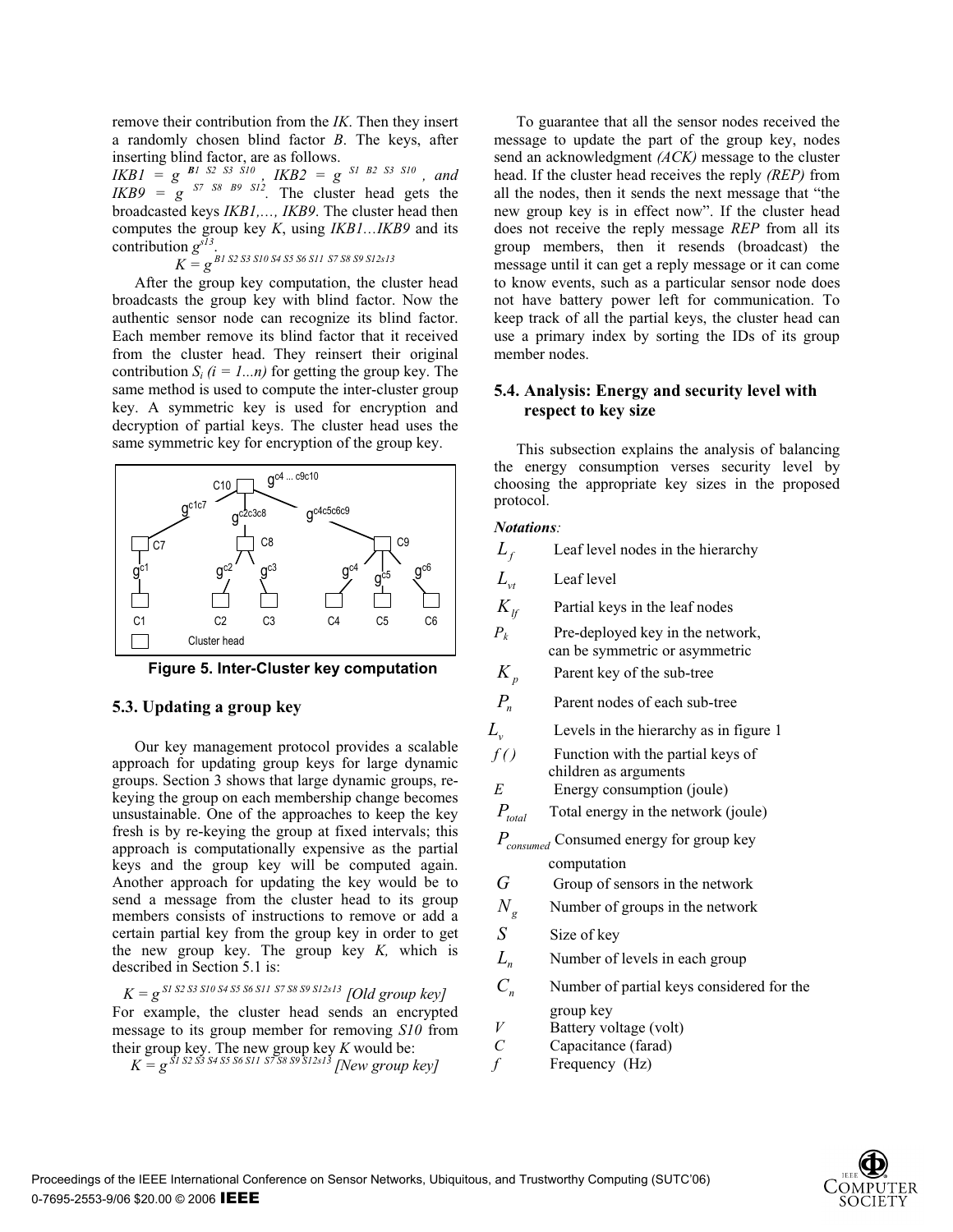Let  $L_f \in L_{vt}$  and  $L_v = 1, 2, \dots, n$  [ $L_v = 0$  is the root]. The parent key  $K_p$  is computed from the function  $f(K_{if}, K_{if+1})$  where  $f(k) = \alpha^k \text{ mod } p$ . The energy remaining in each sensor node is computed using their levels in the architecture. It is known that the energy consumption in a circuit is : Power  $P = V^2$ *.f. C*

If the power (energy) consumption at each level is P then the total power in all groups is:

Total power = 
$$
\sum P \times L_v \times N_g
$$
  
Energy remaining =  $P_{total}$  -  $\sum P \times L_v \times N_g$ 

The energy required at each level will compute the total energy needed in the computation of the group

key, and is given by 
$$
\int_{0}^{n} L_{v} = \sum P \times L_{v} \times L_{n}
$$

By considering the partial keys at each node level and at their parent level energy consumption would be:

$$
\prod_{Lf}^{Pn} (L_v \le K_p \times L_n) \quad \exists K_p \in k_{lf} + P_n
$$

If n partial keys are considered to form the group key then the energy consumption with respect to key size would be:  $P_{consumed} = (K_H + K_p) \times C_n \times E$ 

The energy consumption for the group key must be less than the total available energy. Thus,  $(K_{if} + K_p) \times C_n \times E \leq P_{total} \leq E \times N_g$ 

It is assumed that there exists more than one group in the network. If the partial key size varies from 20 to 100 bits then the energy consumption would be:

$$
E = \sum_{S=20 byte}^{100} (K_{if} + K_p) \times C_n \times S
$$

The partial key sizes are based on the group key size, the number of partial keys considered for the group key and the available energy.

The energy consumption for computing the partial keys and the group key proportional to the security requirement in terms of key sizes can be expressed as follows:

$$
\forall C_n \in G,
$$
  

$$
\exists K_p, K_{if} \mid C_n \times (K_p + K_{if}) \times E \propto Sec
$$

where *Sec* is the time to the decrypt the key at a decryption rate of 1 bit per micro second. It is observed that, as the key size increases the security and energy consumption would increase, and it is not possible to have  $P_{\text{consumed}} \geq P_{\text{total}}$ .

If 
$$
\frac{(L_f \times L_n \times E) \cong (L_{vt} \times L_n \times E)}{P_{consumed}} \leq 1,
$$

then the cluster head can choose the partial keys from the leaf nodes. From the above, we can find the number of partial keys to be used for balancing the security requirement based on key size verses the energy consumption.

### **6. Performance evaluation and observation**

For performance analysis, we have implemented the group key management protocol in TinyOS and NS-2. As NS-2 is not developed for sensor network, a sensor network environment is created in NS-2 by plugging in sensor agent, energy model, and multichannel model developed by the United States Navy.

The cluster head computes the group using the method as described in Section 5. It chooses a certain number of partial keys in order to compute the group key. It also stores the identification of the nodes along with the partial keys so that it can save memory by discarding the partial keys received earlier.

In order to measure how fast the partial keys are delivered to the cluster head, we did experiments using two sensor routing protocols: Tiny-AODV and Tiny-Diffusion. The sensor nodes, which do not fall in a 10 meters range, generate partial keys so that the cluster head can get the partial keys from different regions in its group. Then, they establish a route to the cluster head using the routing protocol and send the partial keys using that route. The reasons for restricting the number of sensor nodes and broadcasting the partial keys are to reduce communication overhead, and energy consumption. Figure 6 shows the time taken by the network to send the first 25 partial keys to the cluster head using the Tiny-AODV and Tiny-Diffusion routing protocols. The algorithm for generating and broadcasting partial keys and computing the group key was kept the same in both cases.

| <b>Routing Protocols</b> | Tiny-AODV,<br>Tiny-      |
|--------------------------|--------------------------|
|                          | Diffusion                |
| Area                     | $2000 \times 2000$ meter |
| Number of nodes per      | 50                       |
| group                    |                          |
| Channel                  | Single (wireless)        |
| Simulation time          | $160 \text{ sec}$        |
| Transmitting             | $0.175$ mW               |
| power                    |                          |
| Receiving power          | $0.175$ mW               |
| Idle                     | 0.0 W                    |
| Initial energy           | 0.5 Joule                |
| Sensing power            | 0.00000175 mW            |

**Table 1. Parameters for simulation** 

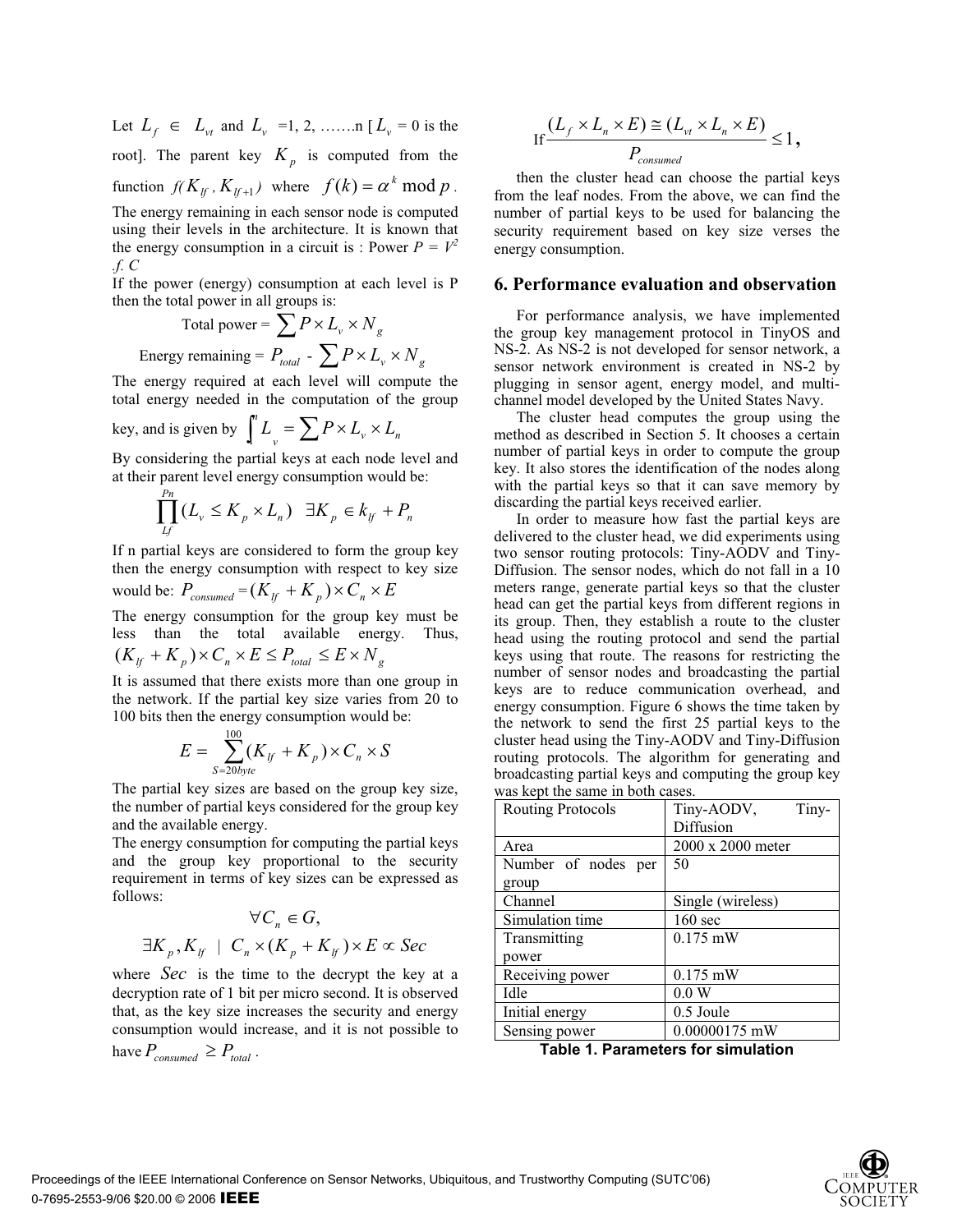We observed that the Tiny-AODV takes approximately 54 seconds to deliver the first 25 partial keys to the cluster head; whereas Tiny-Diffusion takes almost 15 seconds. This experiment is performed to determine the effectiveness of routing protocols in terms of how fast the partial keys can reach the destination. After that, the group key is computed by the cluster head. Then it is broadcasted to all its group members. We found that both routing protocols take a comparably small amount of time for broadcasting partial keys.

Figure 7 shows the time taken by the network to broadcast the group key generated based on the collection of partial keys using the Tiny-AODV and Tiny-Diffusion routing protocols. From experiments, it is observed that the group members whose IDs are 1 through 25 receive the group key in approximately 7.57 seconds if Tiny-AODV is used whereas if Tiny-Diffusion is used then it takes approximately 11.82 seconds. The reason is that, Tiny-Diffusion uses a routing table for creating routes and therefore, it takes more time to deliver the initial packets compared to Tiny-AODV because of its proactive features. There is a very small time difference in broadcasting the group key using Tiny-AODV and Tiny-Diffusion. Thus, delivering the partial keys (as shown in Figure 7) to the cluster head using Tiny-AODV takes more time than Tiny-Diffusion because of the partial key broadcast from every node, and then delivering it to the cluster head requires many-to-one communication.

In Figure 8, we present the results for time taken in broadcasting partial keys of size 20 and 30 bits. The group key in the cluster head is computed using the first 15 partial keys. The group key size would be 300 and 450 bits, respectively. We observed that the time taken to accumulate partial keys of size 300 and 450 bits remains almost same. Theoretically, the time required to decrypt 300 bits key size is  $2^{300}$  micro seconds, at a rate of 1 bit decrypt per micro second. Therefore, the forgery time for size of 300 bits group key is quite high.



**Figure 6. Partial key delivery to the cluster head**



**Figure 7. Broadcasting group key** 

We performed another experiment to analyze the energy consumption in the proposed model. As a reminder, the power consumed by the sensor nodes for transmission and reception is set at 175 mW, for sensing 0.00000175 mW, and the initial energy of the general sensor nodes is 0.5 joule. The cluster head consumes the same power for transmission and reception with its initial energy is set to 2.5 joules. Figure 9 shows the energy consumption graph for generating 20 partial keys and delivering those to the cluster head. This also includes the energy consumption for communication before delivering the partial keys. From this experiment, we observe that changing the number of senders has impact on the energy consumption, and this experiment helps to decide the number of partial keys that should be chosen in order to balance the energy consumption and security. The optimum number of partial keys is 15 with respect to the current configuration. Although the total power consumption for generating partial keys, delivering, computing the group key and broadcasting back is not shown in the figure, it is approximately 0.245 joule.

One way to protect the network from intruders is by updating (re-keying) the group keys frequently so that an intruder cannot get enough time to forge the group key. In our model, we update the group key using the technique described in Section 5.3. As explained earlier, in order to save communication and computation cost, instead of re-computing the partial keys and the group key, the cluster head sends a message to its group members for removing or adding certain partial keys from the group key to obtain the new group key.

In Figure 10, the energy consumption by SPIN and our key management protocol are compared. Though SPIN is used for one-to-one node communication, here it used for group communication. It is observed that SPIN takes more time for communicating within a group. We observed that the energy consumption of